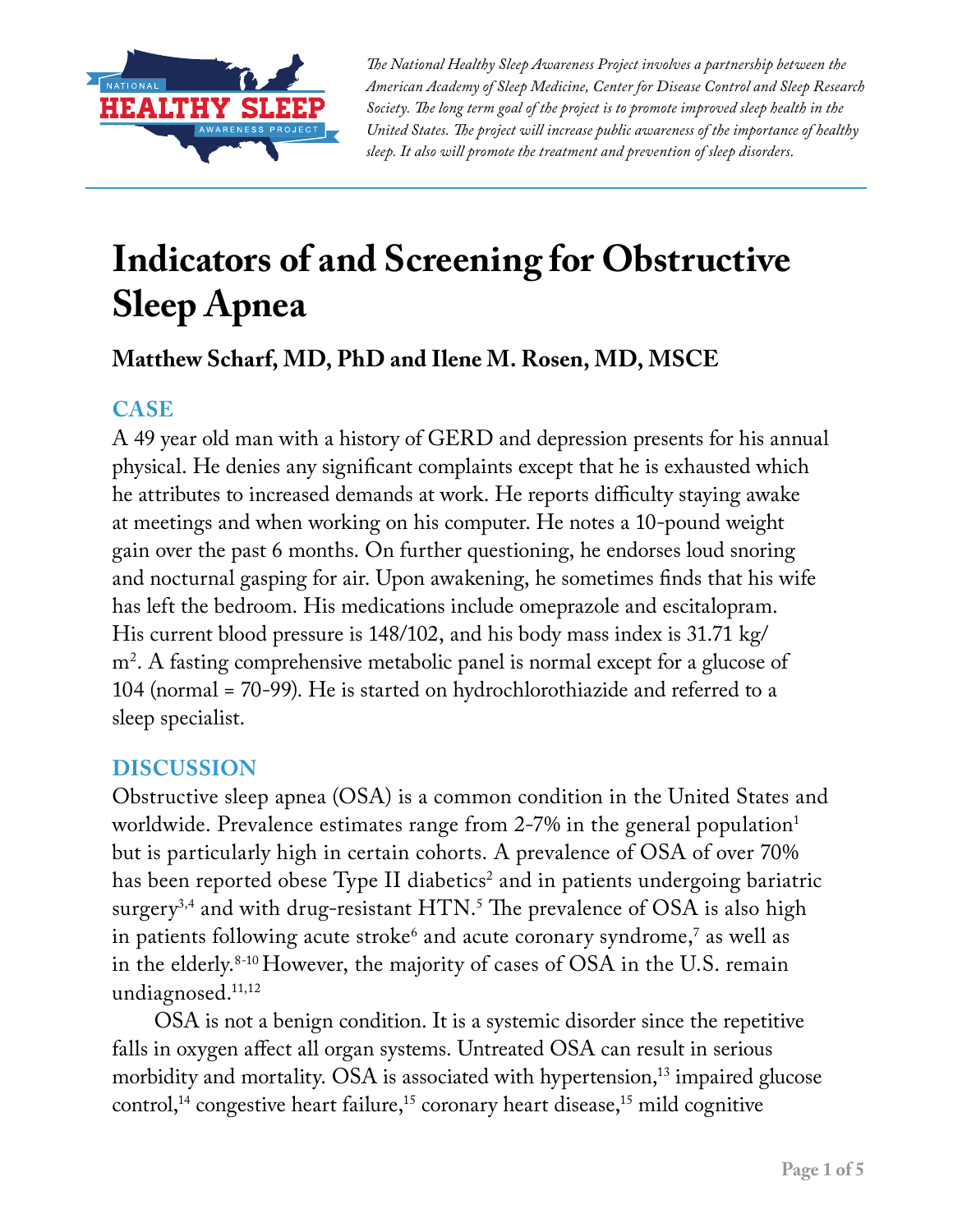impairment or dementia,<sup>16</sup> depression,<sup>17</sup> atrial fibrillation,<sup>18</sup> and stroke.<sup>19</sup> OSA, particularly severe OSA, is associated with increased mortality.20

In addition to the health risks, OSA may cause problems with everyday life. Loud snoring may cause the bed partner to sleep in a separate room. Significant sleepiness may interfere with the ability to participate in social activities and perform well at work. Sleepiness is particularly concerning when operating motor vehicles. In fact, OSA has been shown to cause significant impairments in the ability to carry out a simulated driving task $2^{1,22}$  and increases the risk of a motor vehicle crash among drivers by two-fold.<sup>23</sup>

There are a number of risk factors for OSA including obesity, increasing neck size (greater than 17 inches), male gender, craniofacial features (e.g. retrognathia and macroglossia) and increasing age.<sup>24</sup> It is important for providers to ask about common presenting symptoms such as snoring, witnessed apneas, nocturnal gasping, morning dry mouth, feeling unrefreshed on awakening from sleep, and excessive daytime sleepiness (e.g. as measured by the Epworth Sleepiness Scale<sup>25</sup>). Particular attention should be paid to patients with a history of stroke, refractory hypertension, coronary artery disease as well as to obese type II diabetics and to individuals with depression or new onset atrial fibrillation.

#### **CASE FOLLOW-UP**

The patient is obese, has loud snoring and is sleepy to the point that it is interfering with his work. He likely has OSA. This corresponds with his weight gain and sleep problems in the past 6 months, and may contribute to his borderline hyperglycemia and HTN. He requires a sleep study and would likely benefit from treatment.

### **DIAGNOSIS OF OBSTRUCTIVE SLEEP APNEA**

While a clinical scenario may be strongly suggestive of OSA, the diagnosis of OSA is made by polysomnography. Polysomnography is typically performed in a sleep laboratory and includes electroenceophalographic (EEG), electromyographic, respiratory and electrocardiographic measurements. Portable studies can be done at home as well using devices that provide respiratory and ECG monitoring but not EEG recording. An event is considered obstructive if there is continued respiratory effort observed in the thoracic or abdominal sensors with absent airflow. Apneas are scored as >90% reduction in breathing, and hypopneas are scored as a >30% reduction in breathing associated with an oxyhemoglobin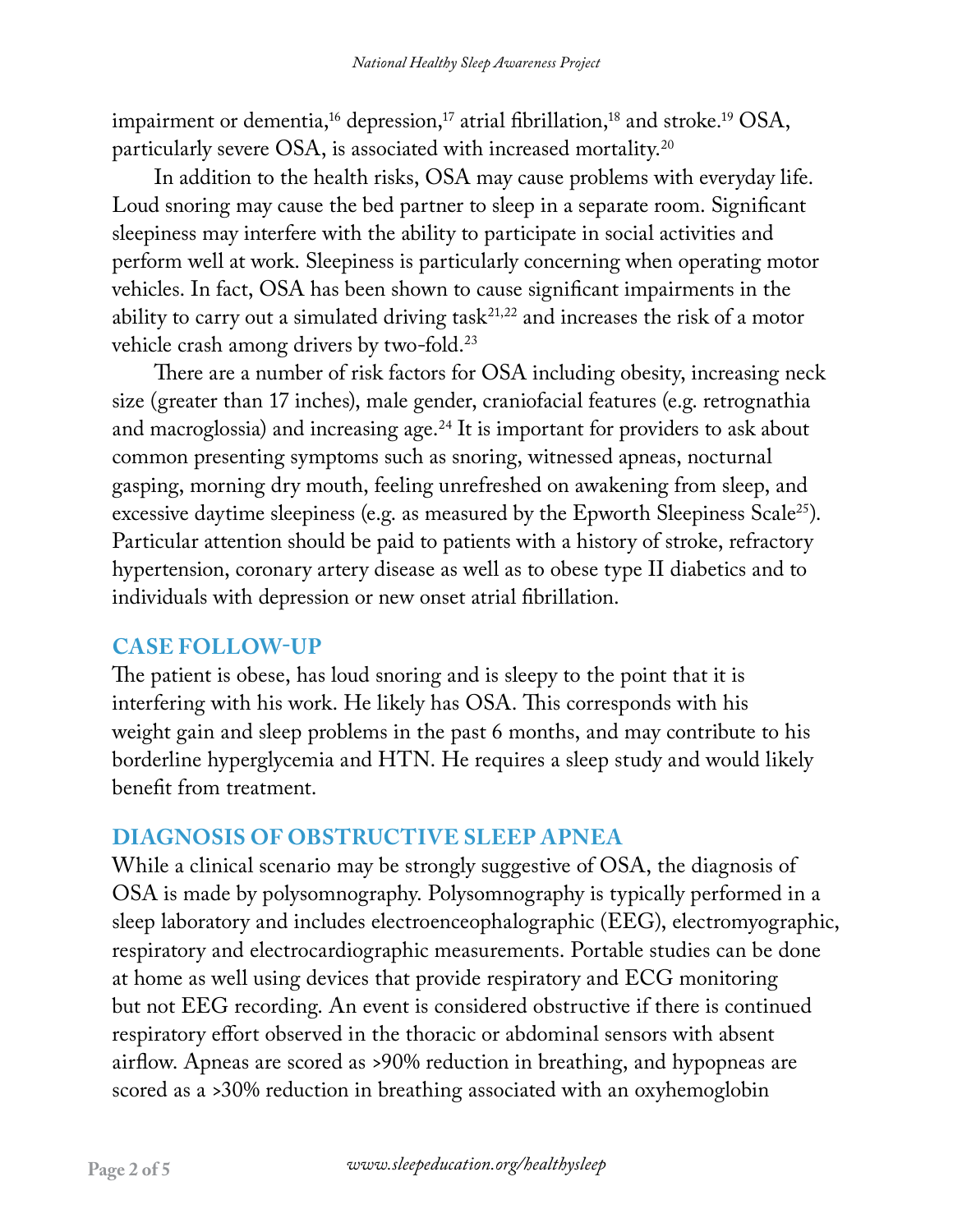desaturation of 3%.26 In-laboratory polysomnography can also utilize EEG arousals following a >30% reduction in airflow to score hypopneas. Both apneas and hypopneas last for at least 10 seconds in duration. The number of respiratory events per hour is called the apnea-hypopnea index (AHI). An AHI<5 is considered normal, 5 to <15 is considered mild, 15 to <30 is considered moderate, ≥30 is considered severe. In general, the adverse health consequences of OSA are higher with increasing AHI.

Home sleep studies are appropriate for patients with a high pretest probability of OSA. In-laboratory polysomnography should be used for individuals with moderate pretest probability of OSA and may also be indicated in patients for whom there is a concern of another sleep disorder (such as central sleep apnea or a parasomnia) or nocturnal hypoventilation. As the sensitivity of unattended studies is lower than in-laboratory studies for OSA, in-laboratory studies can be considered in patients for whom an unattended study is negative, but a high clinical suspicion for OSA remains. Treatment of OSA will be discussed in a separate article.

#### **REFERENCES**

- 1. Punjabi NM. The epidemiology of adult obstructive sleep apnea. *Proc Am Thorac Soc*. 2008;5(2):136–143.
- 2. Foster GD, Sanders MH, Millman R, et al. Obstructive sleep apnea among obese patients with type 2 diabetes. *Diabetes Care*. 2009;32(6):1017–1019.
- 3. Frey WC, Pilcher J. Obstructive sleep-related breathing disorders in patients evaluated for bariatric surgery. *Obes Surg*. 2003;13(5):676–683.
- 4. Lopez PP, Stefan B, Schulman CI, Byers PM. Prevalence of sleep apnea in morbidly obese patients who presented for weight loss surgery evaluation: more evidence for routine screening for obstructive sleep apnea before weight loss surgery. *Am Surg*. 2008;74(9):834–838.
- 5. Logan AG, Perlikowski SM, Mente A, et al. High prevalence of unrecognized sleep apnoea in drug-resistant hypertension. *J Hypertens*. 2001;19(12):2271-2277.
- 6. Turkington PM, Bamford J, Wanklyn P, Elliott MW. Prevalence and predictors of upper airway obstruction in the first 24 hours after acute stroke. *Stroke*. 2002;33(8):2037–2042.
- 7. Yumino D, Tsurumi Y, Takagi A, Suzuki K, Kasanuki H. Impact of obstructive sleep apnea on clinical and angiographic outcomes following percutaneous coronary intervention in patients with acute coronary syndrome. *Am J Cardiol*. 2007;99(1):26–30.
- 8. Ancoli-Israel S, Kripke DF, Klauber MR, Mason WJ, Fell R, Kaplan O. Sleep-disordered breathing in community-dwelling elderly. *Sleep*. 1991;14(6):486–495
- 9. Ancoli-Israel S, Klauber MR, Butters N, Parker L, Kripke DF. Dementia in institutionalized elderly: relation to sleep apnea. *J Am Geriatr Soc*. 1991;39(3):258–263.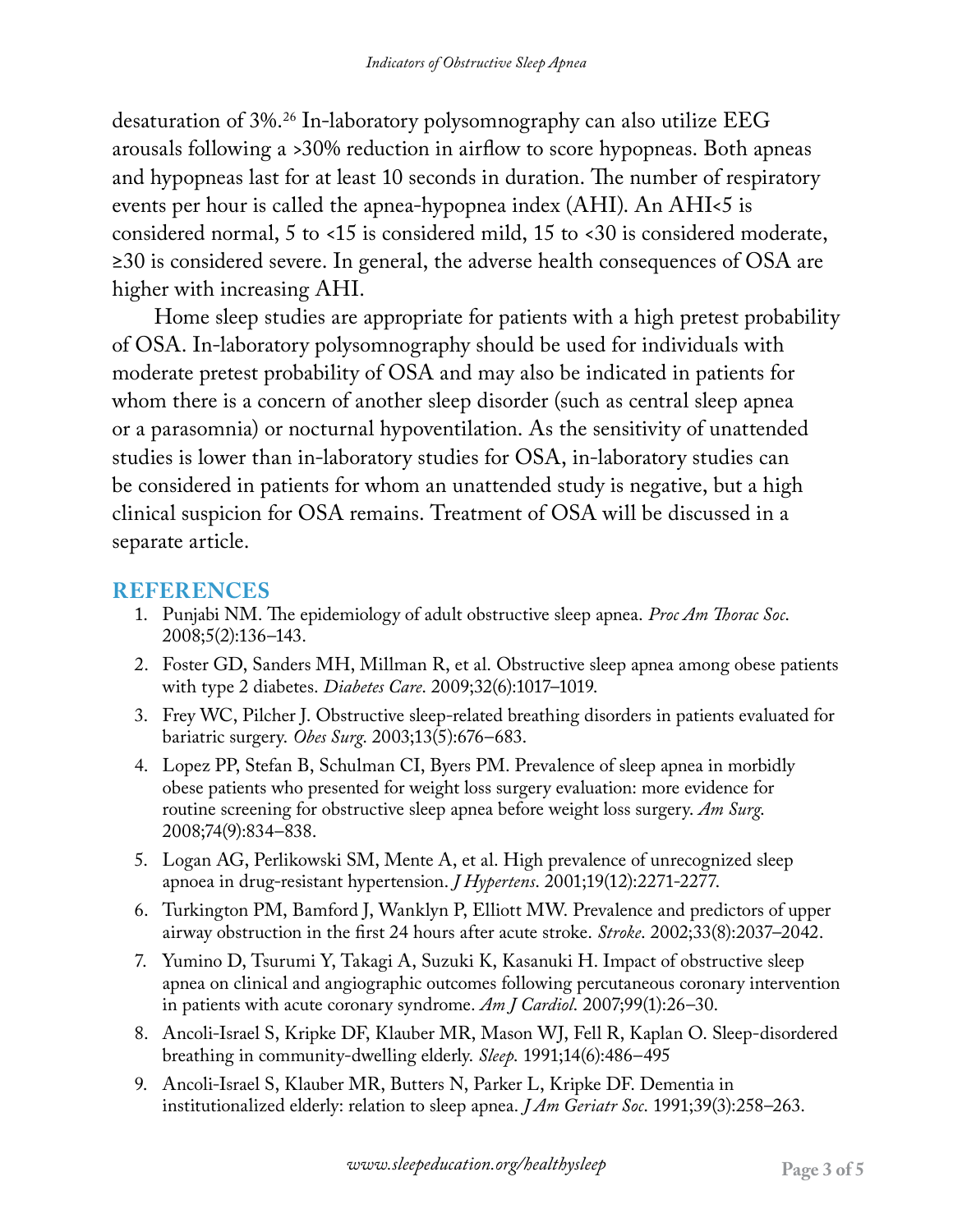- 10. Aoki K, Matsuo M, Takahashi M, et al. Association of sleep-disordered breathing with decreased cognitive function among patients with dementia. *J Sleep Res*. 2014;23(5):517–523.
- 11. Young T, Evans L, Finn L, Palta M. Estimation of the clinically diagnosed proportion of sleep apnea syndrome in middle-aged men and women. *Sleep*. 1997;20(9):705–706.
- 12. Kapur V, Strohl KP, Redline S, Iber C, O'Connor G, Nieto J. Underdiagnosis of sleep apnea syndrome in U.S. communities. *Sleep Breath*. 2002;6(2):49–54.
- 13. Marin JM, Agusti A, Villar I, et al. Association between treated and untreated obstructive sleep apnea and risk of hypertension. *JAMA*. 2012;307(20):2169–2176.
- 14. Babu AR, Herdegen J, Fogelfeld L, Shott S, Mazzone T. Type 2 diabetes, glycemic control, and continuous positive airway pressure in obstructive sleep apnea. *Arch Intern Med*. 2005;165(4):447–452.
- 15. Gottlieb DJ, Yenokyan G, Newman AB, et al. Prospective study of obstructive sleep apnea and incident coronary heart disease and heart failure: the sleep heart health study. *Circulation*. 2010;122(4):352–360.
- 16. Yaffe K, Laffan AM, Harrison SL, et al. Sleep-disordered breathing, hypoxia, and risk of mild cognitive impairment and dementia in older women. *JAMA*. 2011;306(6):613–619.
- 17. Wheaton AG, Perry GS, Chapman DP, Croft JB. Sleep disordered breathing and depression among U.S. adults: National Health and Nutrition Examination Survey, 2005- 2008. *Sleep*. 2012;35(4):461–467.
- 18. Mehra R, Benjamin EJ, Shahar E, et al. Association of nocturnal arrhythmias with sleep-disordered breathing: the Sleep Heart Health Study. *Am J Respir Crit Care Med*. 2006;173(8):910–916.
- 19. Redline S, Yenokyan G, Gottlieb DJ, et al. Obstructive sleep apnea-hypopnea and incident stroke: the Sleep Heart Health Study. *Am J Respir Crit Care Med*. 2010;182(2):269–277.
- 20. Young T, Finn L, Peppard PE, et al. Sleep disordered breathing and mortality: eighteenyear follow-up of the Wisconsin sleep cohort. *Sleep*. 2008;31(8):1071–1078.
- 21. George CF, Boudreau AC, Smiley A. Simulated driving performance in patients with obstructive sleep apnea. *Am J Respir Crit Care Med*. 1996;154(1):175–181.
- 22. Hoekema A, Stegenga B, Bakker M, et al. Simulated driving in obstructive sleep apnoeahypopnoea; effects of oral appliances and continuous positive airway pressure. *Sleep Breath*. 2007;11(3):129–138.
- 23. Tregear S, Reston J, Schoelles K, Phillips B. Obstructive sleep apnea and risk of motor vehicle crash: systematic review and meta-analysis. *J Clin Sleep Med*. 2009;5(6):573–581.
- 24. Punjabi NM. The epidemiology of adult obstructive sleep apnea. *Proc Am Thorac Soc*. 2008;5(2):136–143.
- 25. Johns MW. A new method for measuring daytime sleepiness: the Epworth Sleepiness Scale. *Sleep*. 1991;14(6):540–545.